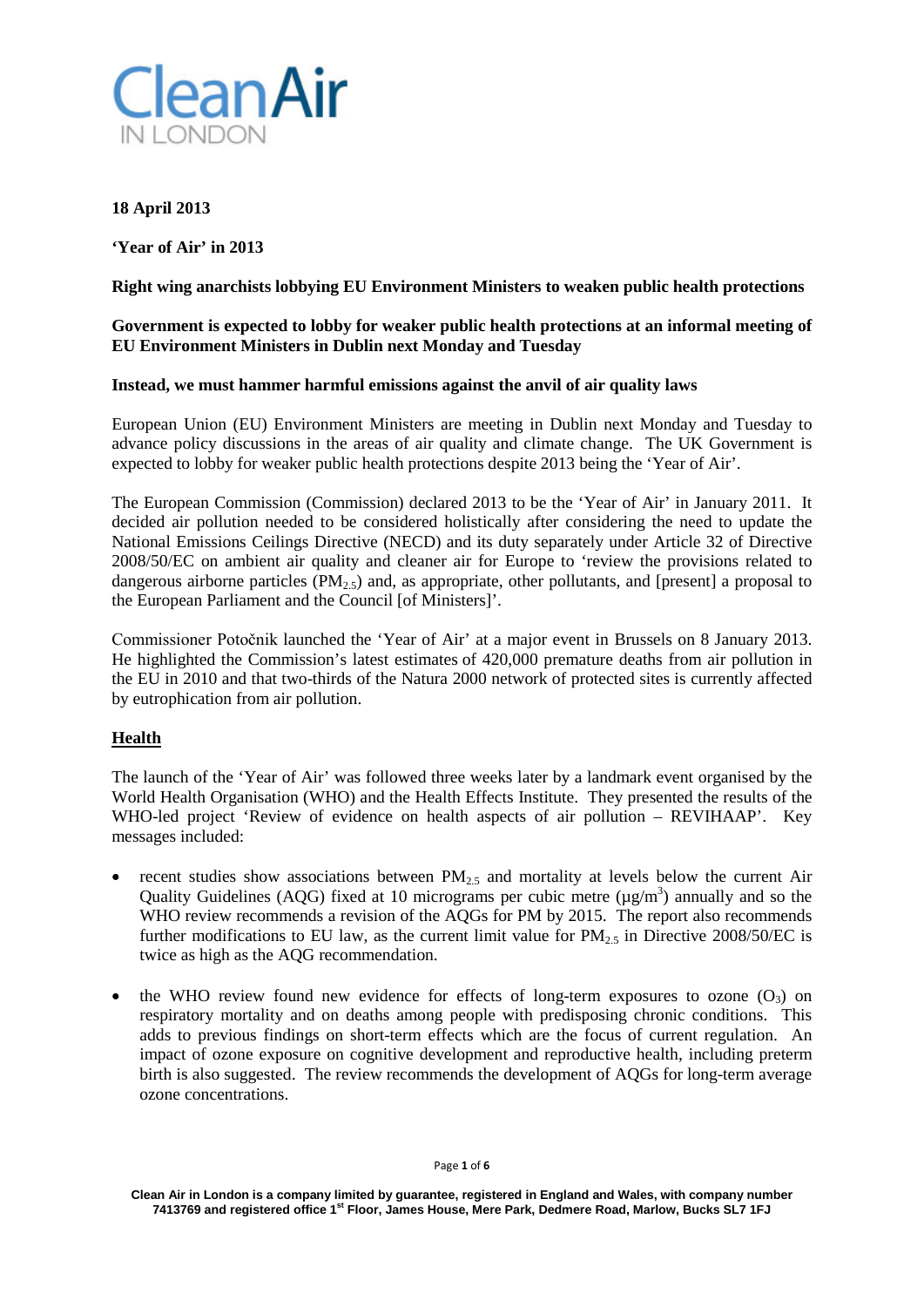

a new AOG was also recommended for nitrogen dioxide (NO<sub>2</sub>), a toxic gas produced by the combustion process in heating, power generation and especially vehicle engines. New studies have associated short- and long-term exposure to  $NO<sub>2</sub>$  with mortality, hospital admissions and respiratory symptoms at concentrations at or below the current EU limit values (which are set at the same level as the AQGs).

The REVIHAAP report also drew attention to the WHO's classification in June 2012 of diesel exhaust as a class one carcinogen for humans. Policy Exchange estimated, in its report titled 'Something in the Air: The forgotten crisis of Britain's poor air quality' that diesel vehicles are responsible for 91% of PM<sub>2.5</sub> and 95% of NO<sub>2</sub> exhaust emissions from road transport in London.

On 1 April 2013, Health and Wellbeing Boards (HWB) were established formally in the UK under the Health and Social Care Act 2011. Laudably, the HWB have been provided with Public Health Indicators by the Department of Health (DoH) including Air Pollution 3.1 under 'Health protection'. DoH published in 2012 the attributable fraction (i.e. the percentage of deaths attributable to long-term exposure to  $PM_{2.5}$ ) for every local authority in England and Wales. Very oddly, they have still not published the other metrics recommended by the Committee on the Medical Effects of Air Pollution (COMEAP) namely the number of attributable deaths and the total years of life lost for each such local authority. The omission is particularly odd since the calculation can be done in few minutes once the percentages are known (as they have been for months) – perhaps Ministers want to hide the estimates after the media coverage the 'percentages' received in London.

CAL is aware of no HWB, other than the City of London Corporation, prioritising air pollution in its Health and Wellbeing Strategy even though air pollution is the biggest public health risk after smoking.

# **Pollution levels**

Air pollution near our busiest roads is twice or three times WHO guidelines and legal limits. Levels of  $NO<sub>2</sub>$  in London are the highest of any capital city in Europe. But this is not just a London problem. The UK has the highest proportion of zones exceeding the  $NO<sub>2</sub>$  annual limit value plus margin of tolerance of any country in Europe.

CAL also found the Government told the Commission in September 2012 that the population weighted annual mean level of PM<sub>2.5</sub> in the UK increased from 12.5  $\mu$ g/m<sup>3</sup> in 2009 to 13.0  $\mu$ g/m<sup>3</sup> in 2010 and 13.5  $\mu$ g/m<sup>3</sup> in 2011. This gross failure to protect public health should trigger a requirement under Directive 2008/50/EC to a 15% reduction in population weighted  $PM_{2.5}$  between 2010 and 2020 (as Annex XIV sets exactly 13.0  $\mu$ g/m<sup>3</sup> as the threshold for 15% not 10% reductions between 2010 and 2020).

Defra is due to publish its annual report on air quality in April. CAL responded to a fast-track consultation by Defra late last year to object to it hiding further the UK's air pollution problems by reducing, in amount and frequency, the information it publishes about air pollution. Clearly nervous about the forthcoming results, Defra published a pre-release on 14 February (link no longer available) which warned that new Daily Air Quality Index bandings, which are better aligned with health standards (other than for PM), would result in more exceedances being reported.

London has had eight smog episodes already in 2013, two more than this time last year.

Page **2** of **6**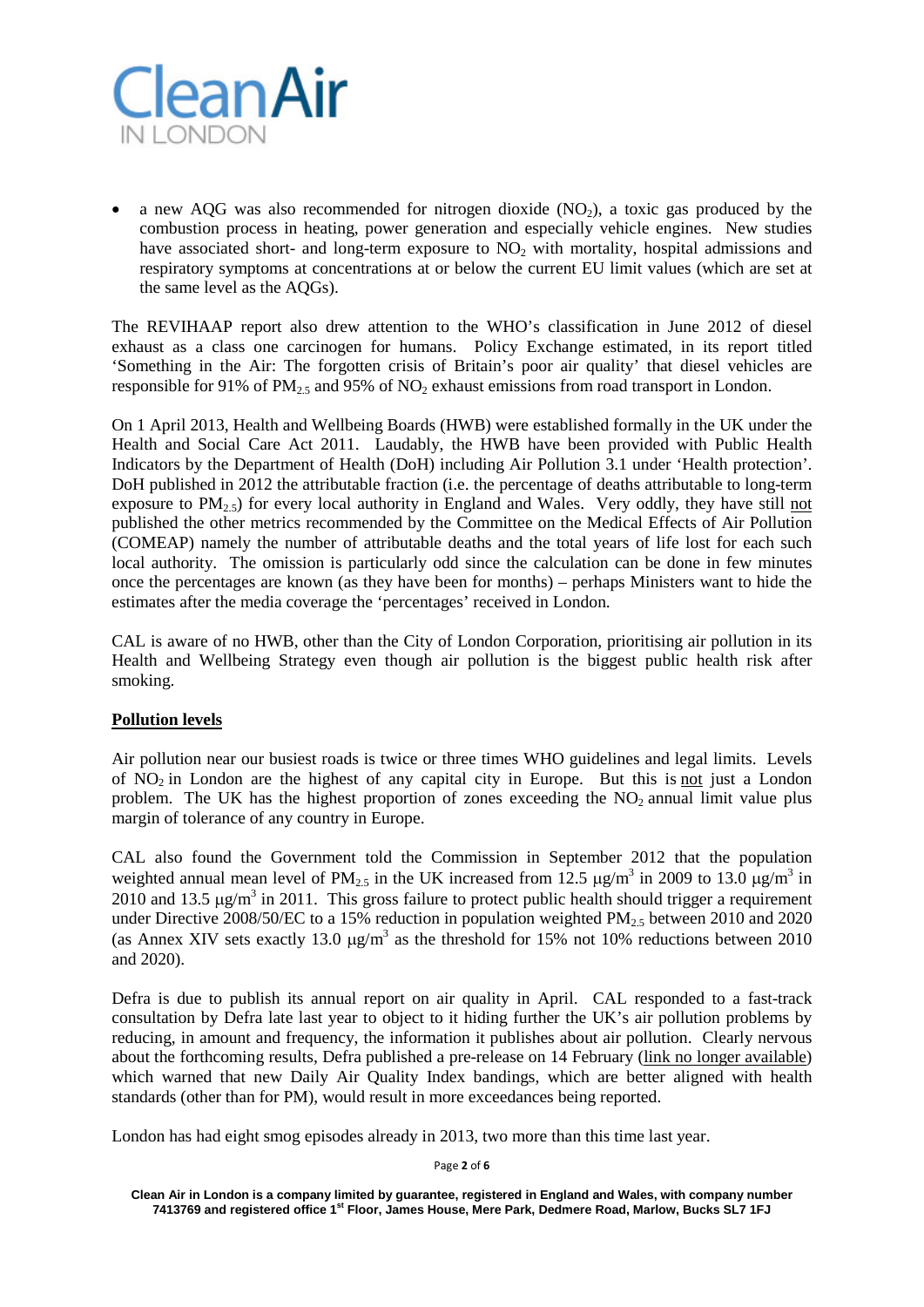

## **Public concern**

Despite Government efforts to hide these problems, many people are concerned about air pollution.

A Eurobarometer survey published in January showed: a majority (56%) of Europeans believe that air quality has deteriorated in the last 10 years; and seven out of 10 Europeans (72%) consider themselves unhappy with efforts by public authorities to improve air quality. When asked about the most effective way to tackle air pollution, 43% suggest stricter emission controls on industry and energy production. Emissions from vehicles (96%), industry (92%) and international transport (86 %) are considered to have the biggest influence on air pollution. Impacts of air pollution on health and nature are also a cause for concern. Almost nine out of 10 Europeans believe that air quality-related diseases such as respiratory and cardiovascular diseases are a serious problem. Around eight out of 10 consider acidification and eutrophication as serious problems.

A few weeks later, over 60 non-governmental organisations from across Europe responded to the Commission's consultation on the future of air pollution laws by asking the Commission to propose legislative action based on three key priorities:

- the adoption of ambitious emission reduction commitments in the revised NECD;
- the adoption of sector legislation to cut emissions from all major sources of air pollution; and
- the enforcement and strengthening of ambient air quality limit values.

The UK had the fourth highest response rate to the consultation. A key overall theme emerging from the consultation was that the EU should tighten emission controls to assist compliance with air quality legal standards. There was little support for relaxing the standards or delaying compliance deadlines.

A summary of the 1,971 responses to the Commission's consultation on air quality policy shows clear majorities of the public, experts and national authorities support policies such as more stringent caps on member states' air pollutant emissions. Stricter ceilings have already been agreed under the Gothenburg Protocol.

Three quarters of stakeholders want targets for 2020 under the NECD to go beyond the new Gothenburg Protocol. But national authorities say they should not deviate too much from the protocol. There was 'quite strong support' among the public, civil society groups and experts for capping black carbon emissions through the NECD. Businesses were opposed while national authorities were split. Respondents also want action on other short-lived climate forcers such as methane. There was also strong support for introducing a binding air quality standard for  $PM_{2.5}$  for 2020. Only 17% of national authorities that participated in the consultation were opposed.

The public, civil society groups and experts want air quality standards to be more closely aligned with WHO guidance, whereas national authorities propose lowering them once the EU has further reduced pollutant emissions. The business sector mostly favours maintaining existing standards.

Political interest is also rocketing with the Clean Air in London Awards 2013 recognising amazing work by 24 individuals. These include: Barry Gardiner MP (Labour), who has built successfully understanding of air pollution among the parliamentary Labour Party; Robin Meltzer (Liberal Democrat) Prospective Parliamentary Candidate for Richmond Park, North Kingston and New

Page **3** of **6**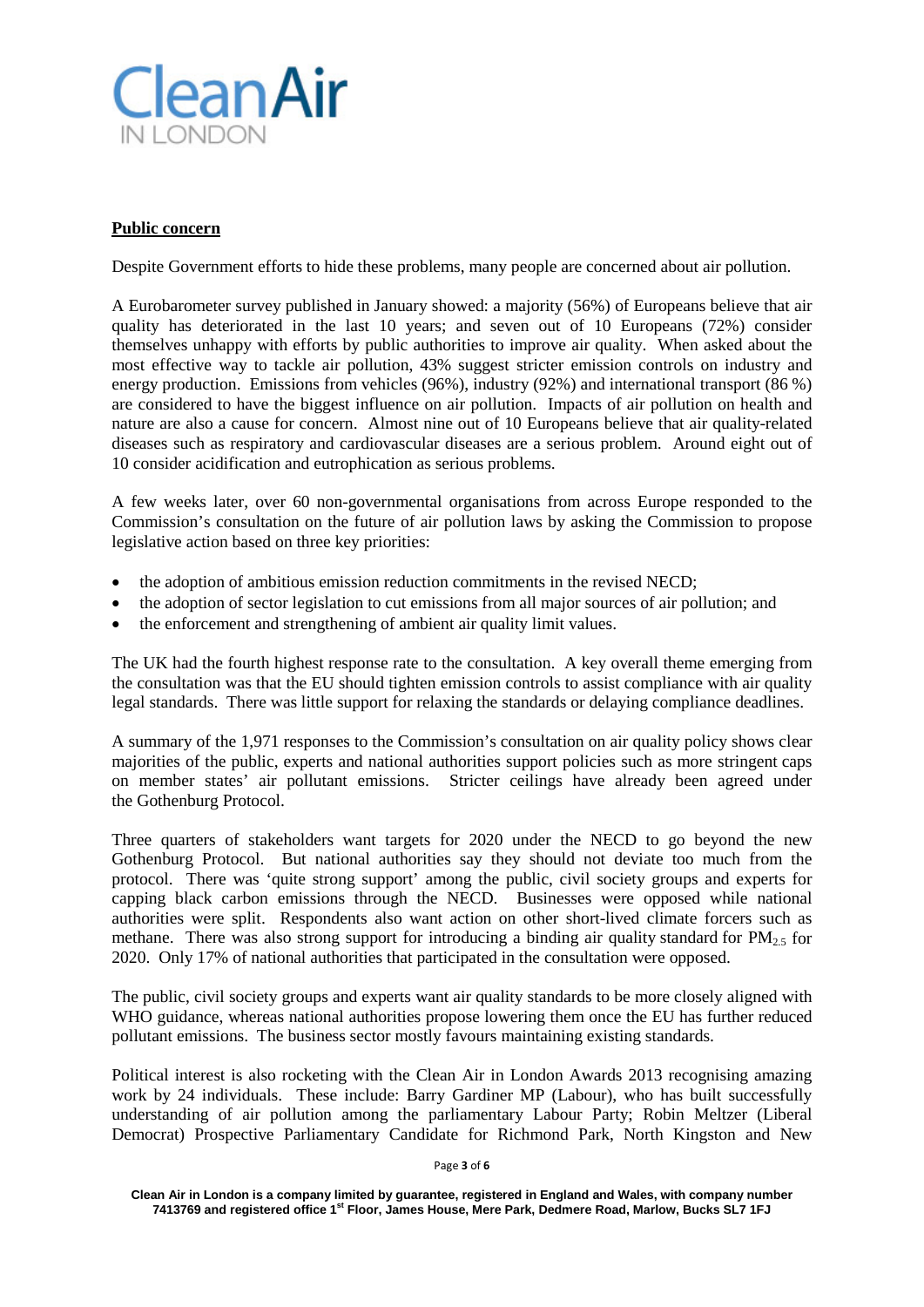

Malden; several leading Greens; and three of the Mayor's team in London. Last but not least, CAL spoke to a packed room at the Green Party's Spring Conference 2013 organised by Jean Lambert MEP and Keith Taylor MEP and supported by Caroline Lucas MP.

## **Legal**

Meanwhile legal pressures are coming to a head. The Supreme Court heard ClientEarth's case against Defra on 7 March 2013 to enforce  $NO<sub>2</sub>$  laws and a judgment is expected imminently. Defra has admitted to the Court that the UK is breaching  $NO<sub>2</sub>$  limit values in 16 zones and won't comply with standards, in legislation since 1999 to be complied with by 1 January 2010, in 15 zones until 2020 and in London until 2025. ClientEarth has challenged the judgment of lower courts that legal remedies are for the Commission to pursue not the UK courts and insisted that Article 23 of Directive 2008/50/EC requires Member States to produce a plan to comply with these standards by 1 January 2015.

Despite the strong scientific evidence and legal pressure, the UK Government has continued to downplay the health impacts of  $NO<sub>2</sub>$ , failing to mention that it is the only 'modern' molecule within the whole gaseous component of air pollution subject to WHO guidelines and legal limits. Whereas the particle component of air pollution is regulated by its total mass concentration, gases other than  $NO<sub>2</sub>$  are largely ignored. It is vital therefore that levels of  $NO<sub>2</sub>$  are reduced to avoid: its direct health effects and those of other toxic pollutants from combustion; and its contribution with nitrogen monoxide as a precursor to the formation of deadly particles. Sulphur dioxide, which is also regulated, has been largely eliminated as a problem by the use of ultra low sulphur fuels.

Air pollution is also an equality issue. Policy Exchange has estimated that in the worst 10% of London for  $NO<sub>2</sub>$ , 5-10 year old children are 47% more likely than the London average to be eligible for free school meals and residents are 26% more likely than the London average to be on income support.

A Government annual report to the Commission in October 2012 admitted 440,439 in people in London in 2011 (and 475,570 nationally) were living in 'background locations' where annual mean concentrations of  $NO<sub>2</sub>$  exceeded legal limits. It has refused to calculate the total number including urban roadsides.

In the past, the Commission has successfully taken Italy, Portugal, Slovenia and Sweden to Court for failing to ensure good air quality for citizens. But the Court rulings that resulted only covered the failure to comply with air quality limit values in the past, providing little incentive for Member States to act on future exceedances. A fresh approach is therefore being taken, enlarging the scope of the legal action. The aim now is to urge Member States with on-going air quality problems to take forward-looking, speedy and effective action to keep the period of non-compliance as short as possible. The Commission is particularly concerned with cases where non-compliance with EU law has lasted for more than five years and is forecast to continue in the future. Under EU law, Member States are obliged to take all the necessary measures to improve air quality, and to make this information available in form of air quality plans. Failure to do so will result in legal action. Previously, legal action against Member States failing to comply with air quality requirements was based on a breach of Article 13 of the Directive, which requires Member States not to exceed limit values. The new approach however also covers Article 23 of the Directive, challenging the failure of

Page **4** of **6**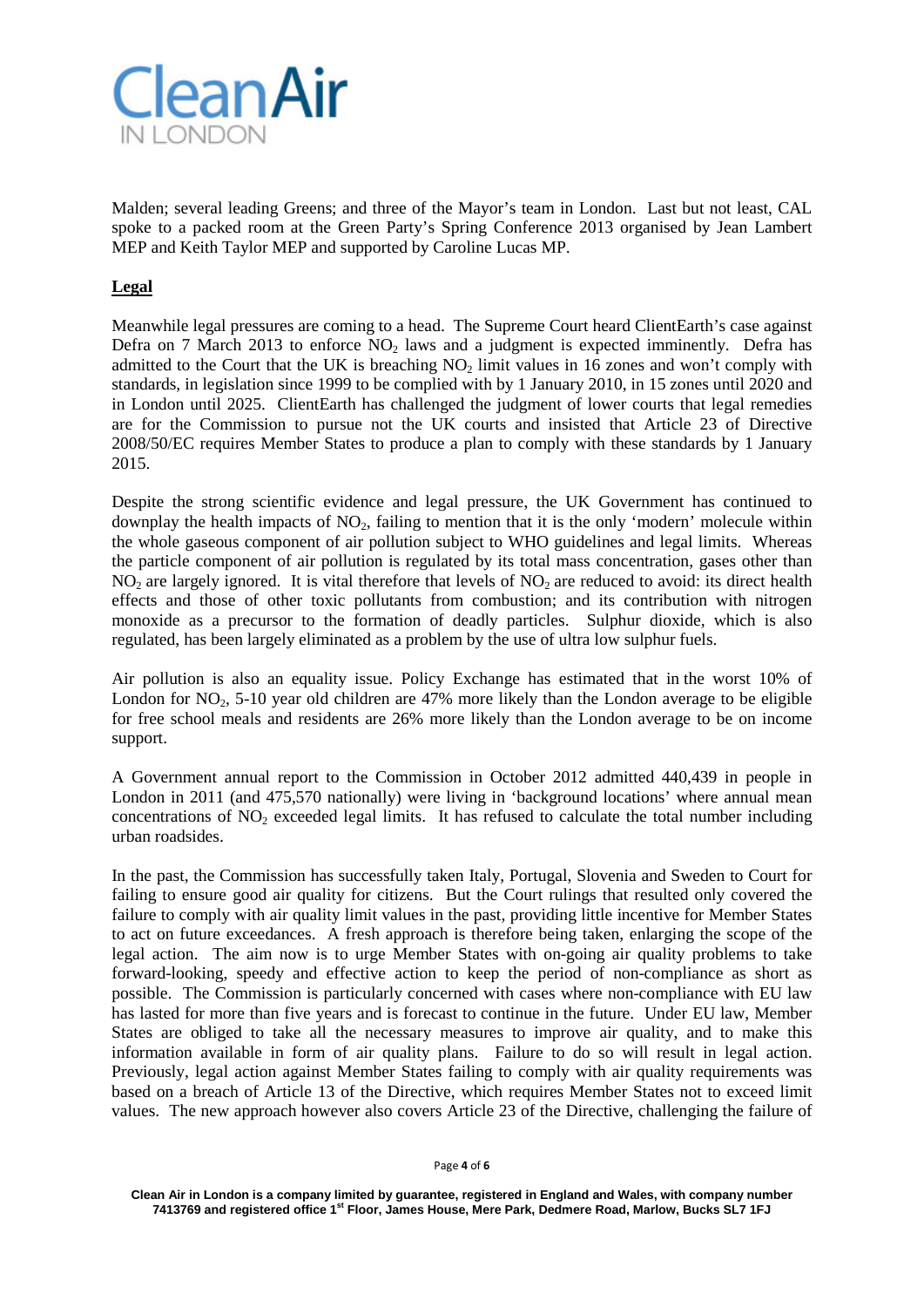

many Member States to establish specific air quality plans which should set out appropriate measures, so that the exceedance period can be kept as short as possible.

Although the Commission has closed its case against the UK for breaching  $PM_{10}$  limit values in London in 2011 the media has reported it is still investigating CAL's claim that the UK 'cheated' in reporting compliance for that year. In particular, CAL has submitted video evidence to the Commission showing that air pollution monitors, for example in Neasden Lane in Brent, from which the Government refuses to accept results, show breaches of these public health standards.

CAL also expects the Commission to prioritise infraction action against the UK for  $NO<sub>2</sub>$  in 16 zones and has urged it to do so. It seems unlikely to act before the Supreme Court judgment.

#### **Government and Mayor lobbying to weaken air pollution laws**

While pressure has been building to tighten and comply with air pollution laws, the Government and the Mayor have been lobbying to weaken these laws.

The Government's coalition agreement included the promise 'We will work towards full compliance with European Air Quality Standards'. However, despite this promise, the Government has committed to 'Working in partnership with other Member States, we will also use the European Commission review of air quality legislation, expected in 2013, to seek…amendments to the Air Quality Directive which reduce the infraction risk faced by most Member States, especially in relation to nitrogen dioxide provisions'. Similarly, the Mayor founded a group of 12 European cities and regions that signed a 'Memorandum of Understanding' on 10 November 2011 that emphasised 'The revised [Air Quality] Directive shall include a degree of flexibility that allows the specific characteristics of our Regions to be taken into account'. The Mayor has shown, under questioning from Stephen Knight (Liberal Democrat) in the London Assembly, a distinct lack of commitment to complying with  $NO<sub>2</sub>$  laws.

We had a stark reminder of the seriousness of these issues earlier this month when CAL published a report on its investigation into the Government's failure to control carcinogenic diesel exhaust. CAL found the widespread commercialised removal and tampering with diesel particle filters and emission control units designed to protect public health. A letter from the Secretary of State for Transport obtained by Clean Air UK and dated 14 February 2013 stated 'Removal of a diesel particulate filter, whilst not illegal in itself, will almost certainly result in a contravention of the [requirement making it an offence under the Road Vehicles (Construction and Use) Regulations (Regulation 61a(3)) to use a vehicle which has been modified in such a way that it no longer complies with the air pollutant emissions standards it was designed to meet], making the vehicle illegal to use on the road'. Stephen Hammond MP told The Rt. Hon Andrew Smith MP this week 'The Department's officials have been asked to ensure that suitable advice to motorists and repairers on the removal of factory-fitted DPFs from vehicles] is available on the Government website'.

It seems a small number of right wing anarchists in the Government and the Mayor of London's administration want all regulation and controls removed. These people and their philosophy are similar to those who took the world to the edge of a financial abyss in 2008. In any event, the facts remain, the Government has not introduced a single significant new policy to improve air quality since it was elected and the Mayor had none in his manifesto in May 2012.

Page **5** of **6**

**Clean Air in London is a company limited by guarantee, registered in England and Wales, with company number 7413769 and registered office 1st Floor, James House, Mere Park, Dedmere Road, Marlow, Bucks SL7 1FJ**